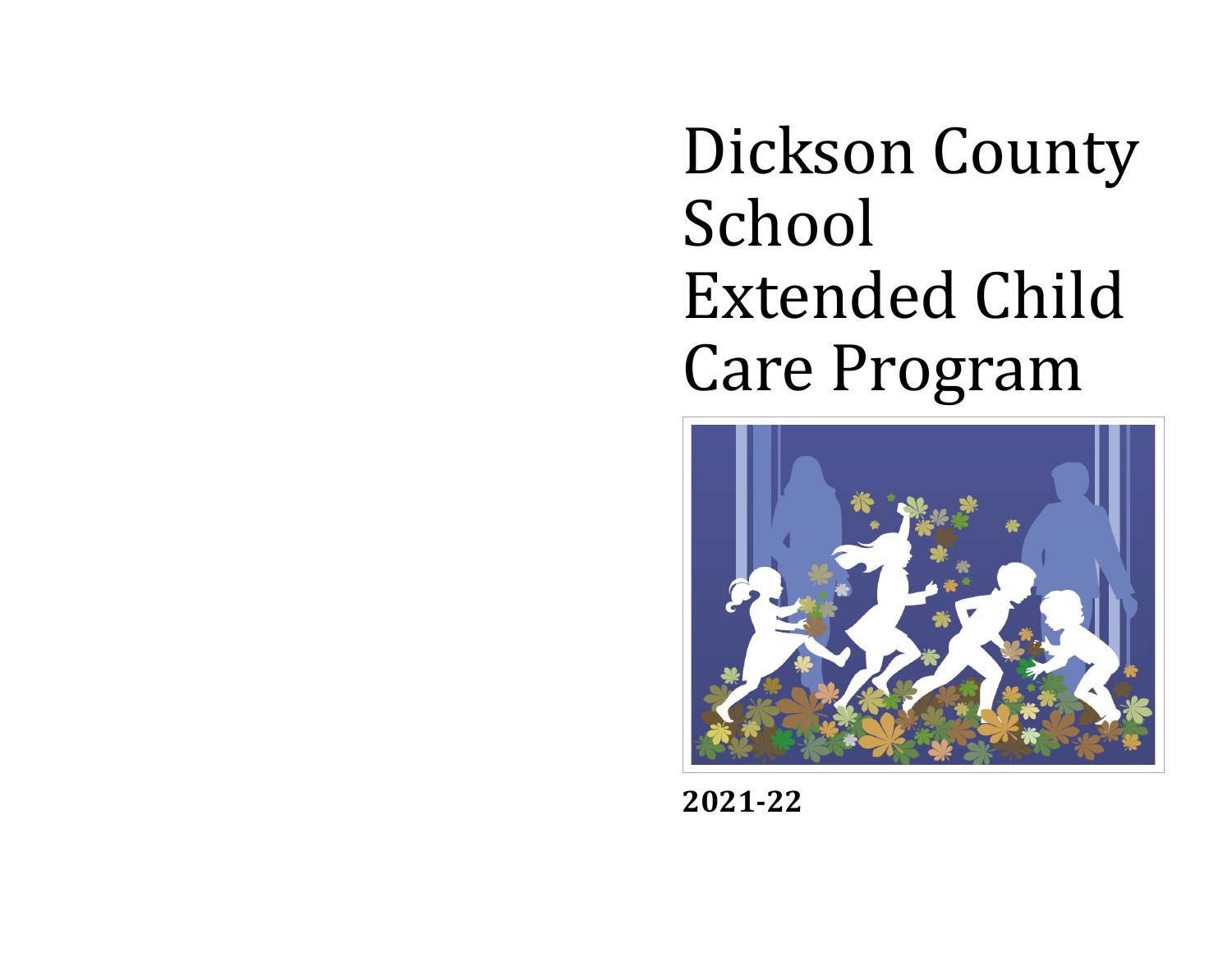**Please sign the last sheet and return to the Site Director.**

# **DICKSON COUNTY'S EXTENDED CHILD CARE PROGRAM**

(Before and After School Care)

# **Parent and Information Manual**



Updated July 9, 2021

Parent/Staff Agreement

I have read the parent's manual and understand the policies and guidelines of the Extended Child Care Program

All staff in the Dickson County Extended Childcare Program are trained in the prevention, detection, and reporting of child abuse, neglect, and child sexual abuse as required by the Department of Education Day Care Licensing Unit. The topic of child abuse is a component of our educational program and includes training for staff and parents. Students enrolled in our school system receive education from our school counselors on how to keep themselves safe from harm in various situations. If you have questions regarding this information, please contact the site director.

#### **Check One:**

Cut here and return to Site Director. Cut here and return to Site Director.

- $\Box$  I do want my child to participate in the homework session
- $\Box$  I do not want my child to participate in the homework session

 $\Box$  I have received a copy of a pamphlet on the prevention of child abuse.

Child's Name

Parent's Signature

Date School

PLEASE SIGN THIS PAGE AND RETURN TO THE CHILD CARE SITE DIRECTOR Received copy of Handbook Yes or No

Received copy of child care summary requirements: Yes or No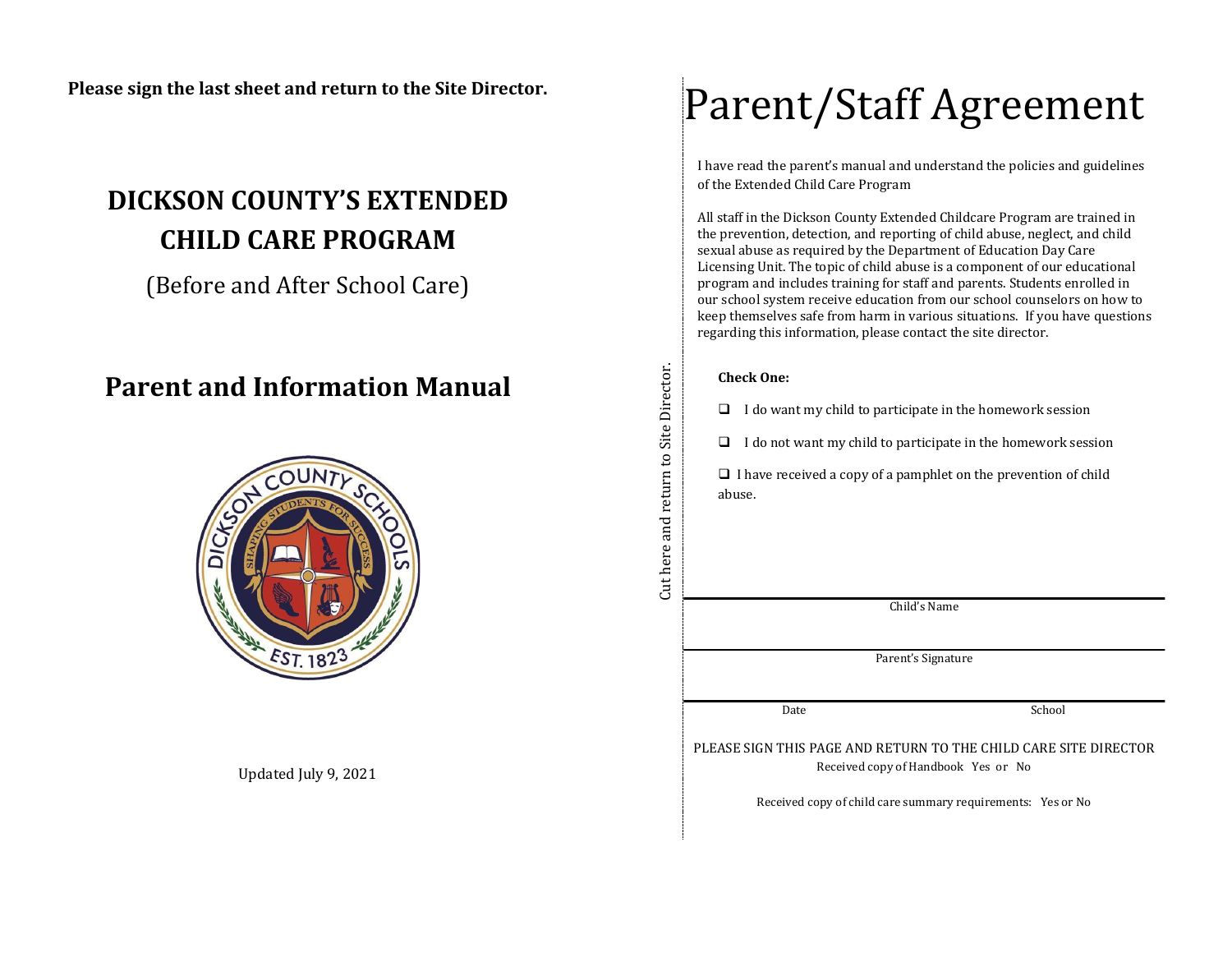# Extended Child Care Program Site Directors

# **Centennial Elementary** Luci Gentry 615-740-5821 **Charlotte Elementary** Cindy Akin 615-740-5811 **Dickson Elementary** Johanna Powell 615-740-5839 **Oakmont Elementary** Sierra Wenck 615-441-4838 **Stuart Burns Elementary** Catherine Jones 615-446-2398 **Sullivan Central Elementary**  Gabrielle Brew 615-740-5829 **The Discovery School** Amanda Vecchuarelii 615-441-4163 **Vanleer Elementary** Angela Shock 615-740-5762 **White Bluff Elementary** Melanie Christy 615-504-3743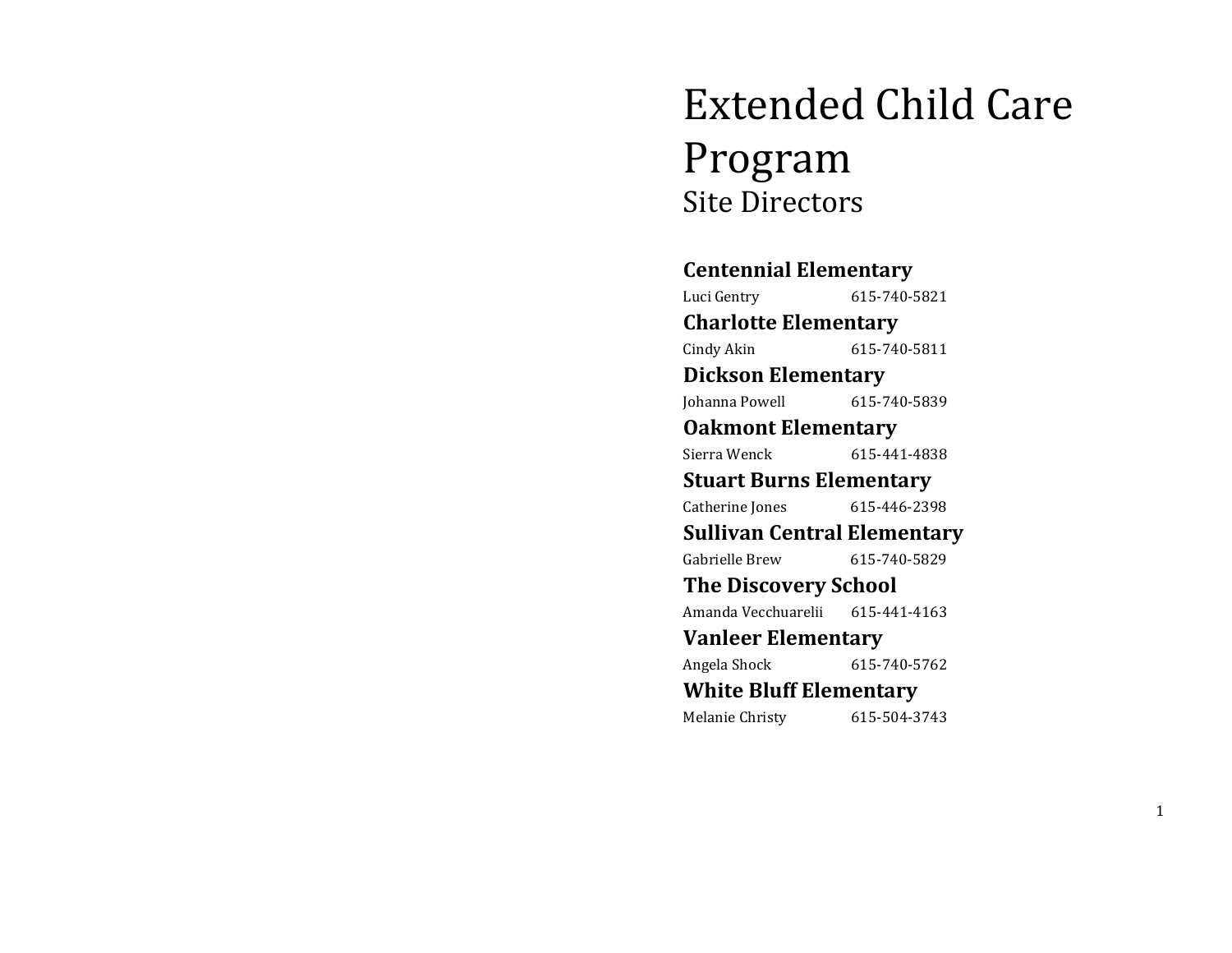# Parent Manual

2020-2021

#### Dear Parents,

Due to the COVID 19 pandemic, students are encouraged to wear masks, but not required to do so. There will be operational changes in our program as well. Different school scenarios may cause a disruption in our service. Also, visitors inside the child care area will be limited this year. We ask for your cooperation and understanding as we balance providing this service for the community, as well as providing for the health and safety of our students, staff, and all involved families. We will be taking student temperatures in the morning. Also we will increase our cleaning and disinfection process. Our goal will be to practice social distancing as much as possible. Additionally, we will ask students to refrain from sharing their personal items & devices. We promise to keep you informed this year with pertinent information, changes, and updates.

## *The program is:*

- 1) Conducted and planned by a staff trained to meet the needs of children and to provide positive adult role models.
- 2) Designed to supplement and support the child's experiences at home and school.
- 3) Not babysitting, but a quality program designed with the working family in mind.

There is flexibility enough to accommodate children from different age groups. All employees of the Extended Child Care Program have on file an acceptable medical report, references and background clearance.

We want to know how you and your child feel about the program and how we might better meet the needs of your school community. All questions concerning policies and procedures of the Extended Child Care Program should be addressed to the Director of Elementary Education. Should you have questions or concerns about the program, please feel free to speak with the site director or call the Central Office at 446-7571.

# **CHILDREN'S RIGHTS**

# Children have the right to:

- 1. Safe and reliable equipment.
- 2. Use of all the equipment and space on an equal basis; to find equipment where it is intended and in functioning condition.
- 3. Have their ideas and feelings respected.
- 4. Redirection that is fair, equal, and respectful of them.
- 5. Express their anger, frustration, disappointment, joy, etc., in an appropriate manner.
- 6. Express their creative ability.
- 7. Explore and discover.
- 8. Continue developing skills.
- 9. Have a safe environment free of hazards.
- 10. Have an environment that offers a variety of choices: physical, quiet, indoor, outdoor, creative, exploration.
- 11. Have staff members who care about them, and enjoy being with them.

## **CHILDREN'S RESPONSIBILITIES**

### Children need to be responsible for:

- 1. Learning to accept the consequences for their own actions.
- 2. Respecting the rules that guide them during the school day; for controlling their feelings so that their actions do not harm anyone in the program.
- 3. Not willfully destroying or harming any equipment or property in the building or anyone else's while they are in the program.
- 4. Sharing equipment and facilities with all children in the program.
- 5. Remaining with a staff member at all times and notifying them it they need to go to another area.
- 6. Coming immediately after school, unless staff members have been advised otherwise by parents or teachers.
- 7. Respecting the rules of the Extended Child Care Program.
- 8. Dressing appropriately for indoor or outdoor play.
- 9. Retuning materials and equipment to the proper place.
- 10. Carrying out an activity to which they are committed.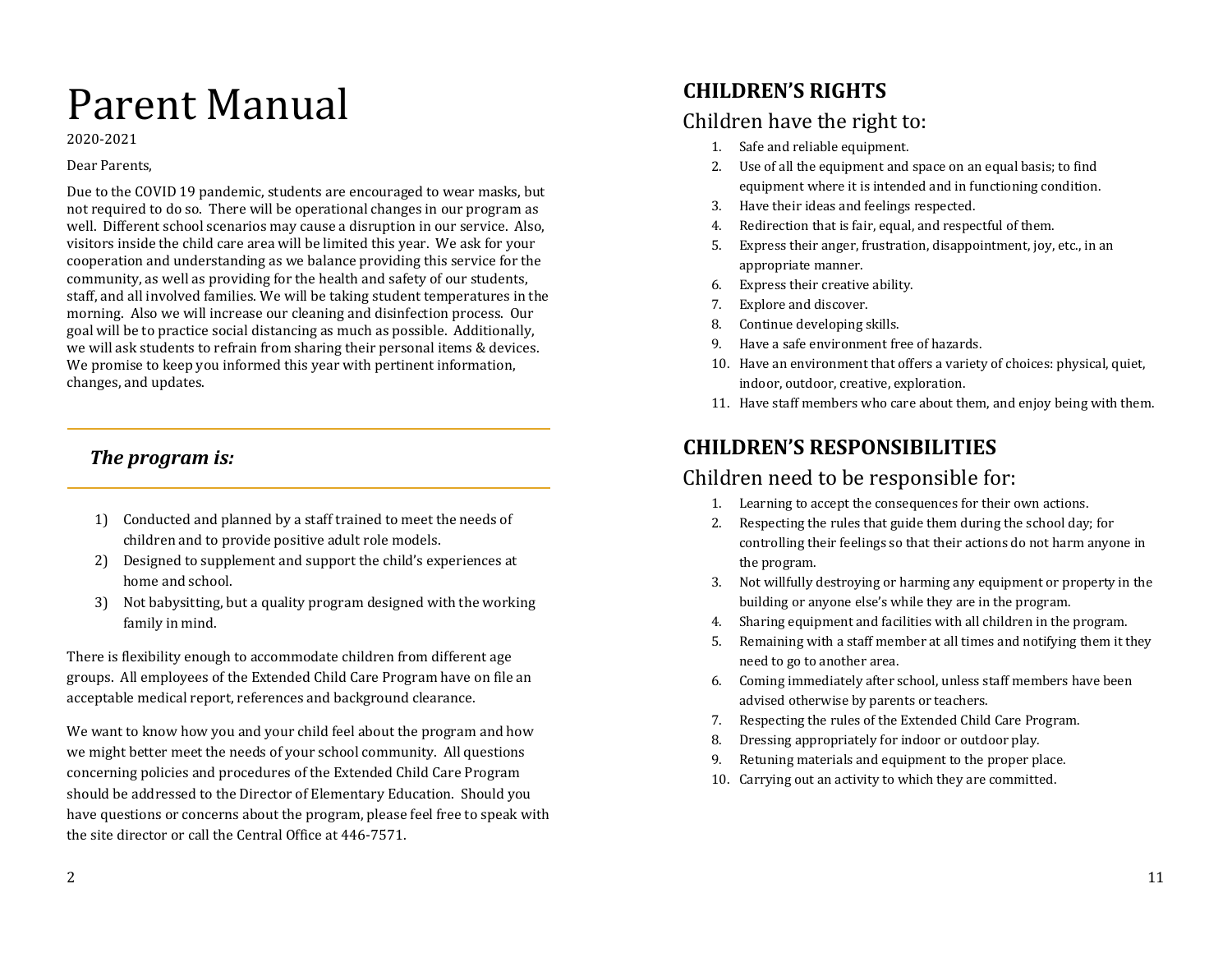# **PARENT'S RIGHTS**

## Parents have the right to:

- 1. Know their children are in a safe environment where they are free to select from a variety of activities.
- 2. Know what types of programs and activities are being planned and be offered feedback on the kinds of activities the children enjoy.
- 3. Share concerns with the staff at any time about anything they do not feel is in the best interest of the children.
- 4. Know if their child is having problems following rules, and to spend time talking with the staff concerning a solution.
- 5. Know when the children will be going to a location other than where the program is usually held.
- 6. Voice special concerns and considerations not covered in this manual, and to discuss special cases where occasional exceptions may be made from the rules set forth in this manual.

# **PARENT'S RESPONSIBILITIES**

## Parents have the responsibility to:

- 1. Let the staff know if their child will not be attending for the day.
- 2. Observe the rules of the Extended Child Care Program as set forth in this manual and in any additional policy statements.
- 3. Share concerns with staff members if the program is not meeting their child's needs.
- 4. Listen to concerns that staff members have about their child's behavior, and to work through an agreeable solution to any problems that might occur.
- 5. Know about any change in policy or procedure.
- 6. Replace any equipment that their child is responsible for misusing.
- 7. Sign child in and out at the beginning and end of the day; to notify a staff member when taking a child from the center, and to notify a staff member when another authorized person is picking up a child.
- 8. Inform staff if their child has been exposed to a contagious illness.
- 9. Notify staff of withdrawal at least one week in advance.
- 10. Pay fees on time
- 11. Keep the child's record up to date with changes in phone number and addresses.
- 12. Pick up the child on time.

# Policies and Procedures

# Who may attend the Extended Child Care Program?

The child should be enrolled in the Dickson County School System. The program is for students K through 5th grade. Kindergarten students must be 5 years of age to attend daycare program. If student Pre-K numbers are sufficient, Pre-K students may enroll in the program during the school year. We will accept Pre-K students if we have ten full time students. Students should be able to participate safely in the program. Additionally, we require that students be potty trained in order to participate in the program. However, we will evaluate each child on an individual basis. Elementary age dependents of parents employed in Dickson County may be enrolled in the summer childcare program if special permission is received from the site director and county supervisor. Children in custody related issues of parents who normally use our service may attend our program during intercessions. A reference letter from the child's teacher or principal must be attached to the child's application before an acceptance decision will be rendered by the district. The letter should address the child's behavior or conduct. All other exceptions must be approved by the county supervisor. Students admitted with special permission will be expected to display exemplary conduct at all times, in all situations. We would prefer not to release child care students to individuals less than eighteen years of age. An exception can be made for older siblings with a written note from parent.

# How much does it cost?

An annual \$25.00 registration fee is charged per child. Summer registration fee for new applicants (not attending during regular year) is \$20.00.

|                  | 1 <sup>st</sup> Child        | 2 <sup>nd</sup> Child |
|------------------|------------------------------|-----------------------|
| Morning Only     | \$15 per week                | \$2 a day             |
| Afternoon Only   | \$40 per week                | \$20 per week         |
| Before and After | \$50 per week                | \$25 per week         |
| Drop-In-Rate     | \$6 per morning per child    |                       |
|                  | \$12 per afternoon per child |                       |

Twenty (\$20.00) will be charged for full day sessions (snow/vacation days, summer, etc.) The charge for a second child will be \$10.00. We can keep a student on a drop-in-rate of \$25.00 per day per child. A child may be a drop-in for three (3) times, afterward the parent must either pay the registration fee or start paying a thirty dollar (\$30.00) a day drop in rate.

# How do I pay?

All weekly fees should be pre-paid on Monday or must be paid on Friday for the current week. Please **make checks payable to the Dickson County Board of Education** and give your checks to the Site Director.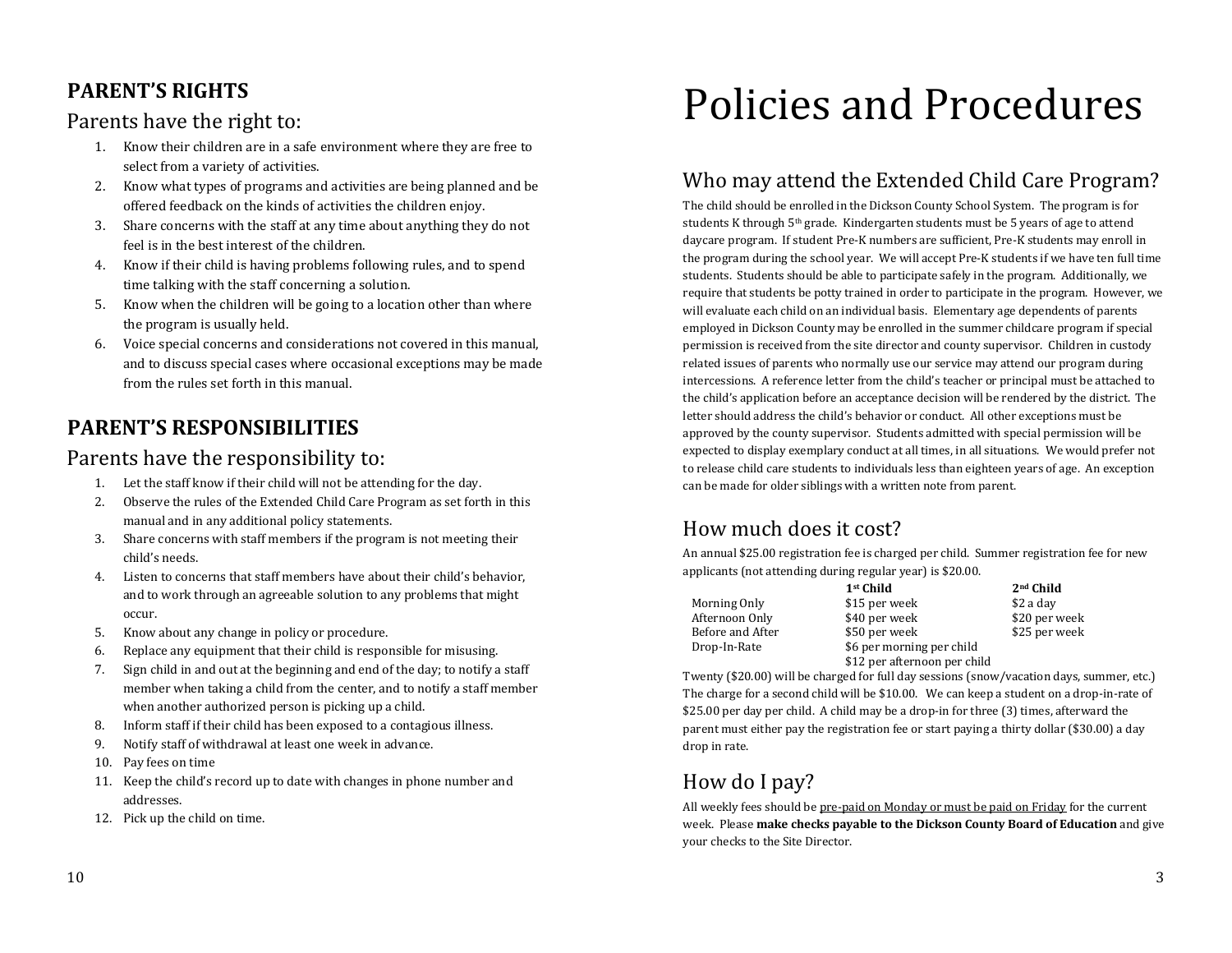You will receive a receipt for each payment. YOU MUST HAVE ALL DAYS PAID FOR THE PRIOR WEEK BEFORE THE CHILD CAN BEGIN A NEW WEEK, UNLESS PRIOR ARRANGEMENTS HAVE BEEN MADE. We will accept payment in the form of a check, money order or cashier's check. We will not be able to accept cash payments on a regular basis.

On days we combine child care sites, the staff is scheduled according to the number of students signed up for attendance. If a parent indicates in writing the expected attendance of their child/children, a fee will be charged, even in the event of an absence. If a student attends who is unexpected, the drop in rate will be charged.

### Do I receive credit for absences?

The ECCP cannot deduct single days missed. Your fee pays for direct operating costs, i.e., Child Care staff, snacks, craft and program supplies which must be available for the number of children we have in the program. It is necessary for you to let us know on Mondays the days your child will attend. You will be charged for those days only; however, **if your child drops in without prior arrangements made on Monday; the Drop-In-Rate will be charged.**

## Returned Checks:

You will be notified should an "insufficient funds" check be returned to us. We will be happy to exchange it for cash. A \$15.00 fee will be charged for a check returned due to "insufficient funds." After two (2) returned checks, we will accept cashier's checks or money orders only.

# Hours of Operation:

The Extended Child Care Program will operate on the following schedule during regular school days: 6:00 – 7:30 A.M. 3:00 – 6:00 P.M.

During full-day sessions, snow days, and school holidays, the program will be available from 6:00 a.m. to 6:00 p.m. to meet the needs of parental work schedules. Some sites may not be opened during all operational hours if student numbers do not justify cost of operation. Parents will be notified of these situations in advance.

Fall & Spring Break 2021-22:

**The following schools are OPEN for Fall Break:** Centennial Elementary, Oakmont Elementary, & White Bluff Elementary.

# Early Dismissal Policy and Program Closure Policy

#### **In the event of school closing(s):**

• In most cases we will stay open until 6:00 P.M. unless doing so will present a safety risk.

#### **We will not stay open until 6:00 P.M. in the event of:**

- Icy conditions are forecast before or close to 6:00 P.M.
- Unique safety risk (possibly gas leak, escapee, close proximity to a dangerous situation, etc.)
- If a tornado is forecast and we have time for parents to safely arrive to pick up students and arrive home.

Parents will be notified by text or email and a telephone call when the program plans to close early.

If Dickson County Schools do not open because of **severe** weather conditions or any reason that threatens the security and safety of students and employees, the child care program will not open, this includes the Inclement Weather sites. Parents should monitor the local news and school district website to verify this situation.

We cannot plan precisely for every possible emergency situation, but the published policies should provide a plan of action for possible events. We understand that when child care closes early, it presents a burden for some parents. Especially, for those who work out of town or work in an environment that depends heavily on your presence. If this is your situation, we ask that you have a back-up plan that allows for another individual to pick up your child from child care on short notice.

# Parent Involvement

The exchange of information about a child from the parent's and the staff's perspective can be very helpful to the family and the Child Care Program. The staff will be able to meet the needs of your child better if we are aware of things such as an illness in the family, a change of residence, special fears, etc. **Please keep all data on your child's information form current.**

We will keep you informed about special activities. Working together, we can be our BEST!

### Insurance

Parents are encouraged to have medical insurance in case your child is injured in an accident.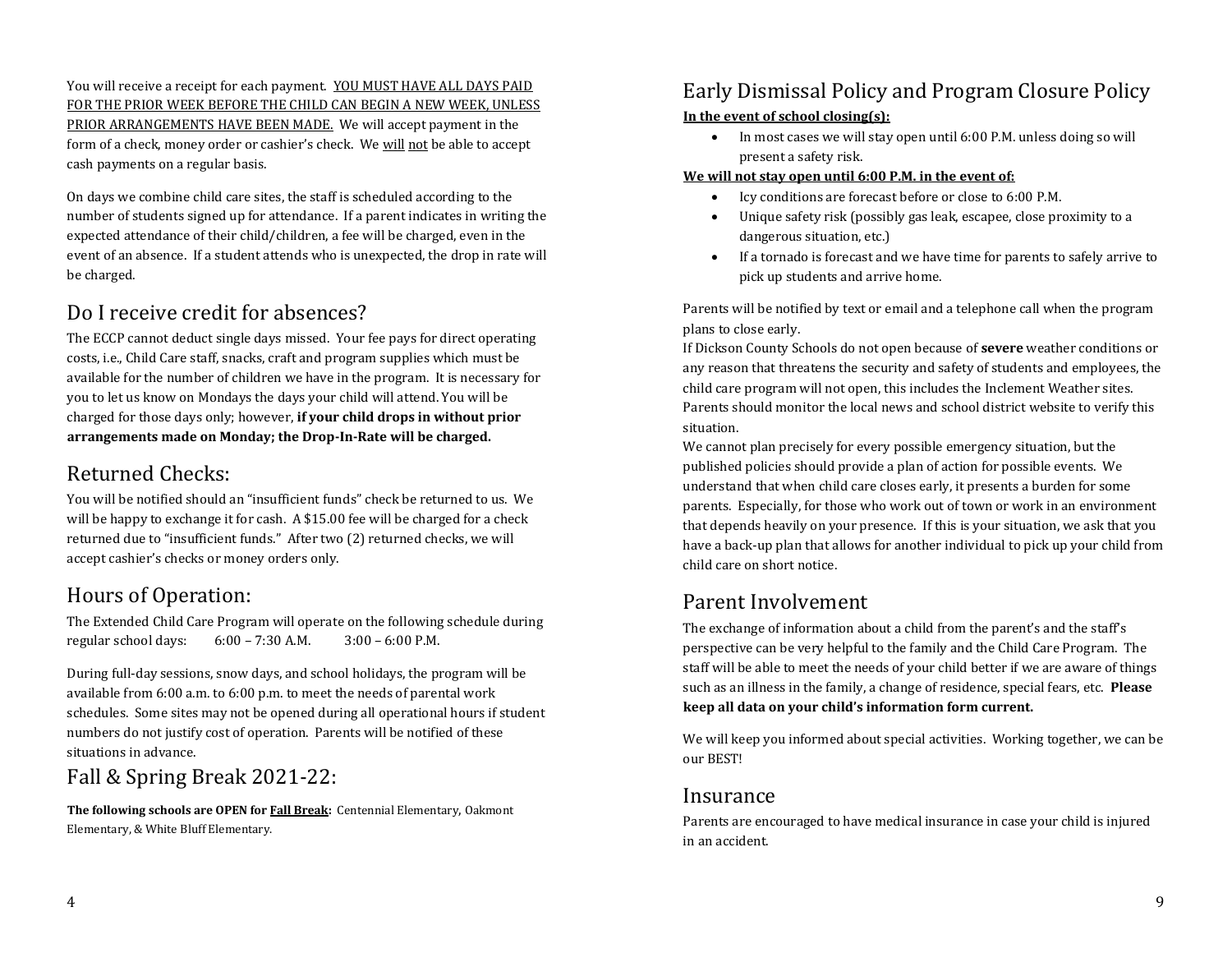# Suspension Policy

In dealing with a chronically disruptive student, if behavior modification techniques and parental intervention fail to correct undesirable behavior, a student is subject to suspension from the ECCP. Infractions such as assault, weapons, drugs or alcohol will result in disenrollment from the program indefinitely. Other behaviors will generally be addressed as:

| $1st$ suspension-           | one (1) day                                    |
|-----------------------------|------------------------------------------------|
| $2nd$ suspension-           | three $(3)$ days                               |
| 3 <sup>rd</sup> suspension- | five $(5)$ days                                |
| 4 <sup>th</sup> suspension- | Remainder of school year, the following summer |
|                             | session, and possibly on a permanent basis.    |

## Dickson County Child Care at Risk Policy

If a custodial parent who appears to be impaired comes to pick up their child, employees are required to take the following steps:

- Offer to call another adult to come to the site to transport the student.
- If offer is rejected by the parent, law enforcement will be contacted immediately. The incident will be reported to the Board of Education.

If the adult involved in this type of situation is not the custodial parent, the child care will not release custody of the student.

This policy is required by the Department of Education and is for the protection of students.

## Holidays and Snow Days

The program will operate:

- (1) On the days the public school is in session.
- (2) Full day schedules on snow days, unless noted.
- (3) On other designated Vacation days.

Children should bring their lunches; however, morning and afternoon snacks will be provided. If children are released early from school because of inclement weather, the program will be held at the school site as usual. Please check with your Site Director for specifics on these days.

#### **Inclement Weather:** Oakmont & Stuart Burns

These two sites will open for business when schools are not in session due to inclement weather. The decision to open child care when school is not in session will be made with safety being the priority. Icy weather conditions will normally be the standard for child care closure. Please check our website

(www.dicksoncountyschools.org) for information regarding inclement weather situations.

**The following schools are open for Spring Break**: Dickson Elementary, & Stuart Burns Elementary.

## Holidays

#### **The Extended Child Care Program will be closed on the following holidays:**

Labor Day (September 6) Thanksgiving Day and the following Friday (November 25 & 26) Winter Break (December 24 & 25, 2021) New Year's Eve and Day After (December 31, 2021 and January 1, 2022) Good Friday (April 15) Memorial Day (May 30) Friday, July 1st **The following Extended Child Care sites will be opened on the dates listed:** Sept. 7, 2021: Charlotte Elementary will be opened. Nov. 1, 2021: Stuart Burns Elementary will be opened. Nov. 24, 2021: Centennial Elementary will be opened. Dec. 23, & 30 2021: Centennial Elementary & Stuart Burns Elementary will be open. Jan. 3, 2022: Centennial & Stuart Burns Elementary will be opened.

Jan. 17, 2022: (Martin Luther King Day) Oakmont Elementary will be opened. Feb. 21, 2022: (President's Day) The Discovery School will be opened.

# Meals and Snacks

Children will be provided an afternoon snack each day. During full-day sessions, children will need to bring lunch and a drink; the program will provide both a morning and afternoon snack on these days. During the summer months, sites that qualify will receive lunches at no charge from the Nutrition Division.

# **What happens if I am late picking up my child?**

**The ECCP closes promptly at 6:00 p.m. If you arrive later, you will be charged an additional fee of \$5.00 for each 15 minutes, or a portion thereof, after the 6:00 p.m. Sign-out time for each child in the family. After the third tardy, the charge will be \$10.00 for each 15 minutes per child. Also, the Board of Education will be notified of the third tardy. The parent will be contacted by the Extended Child Care Program Supervisor.** 

of Education will be notified of the third tardy. The parent will be contacted